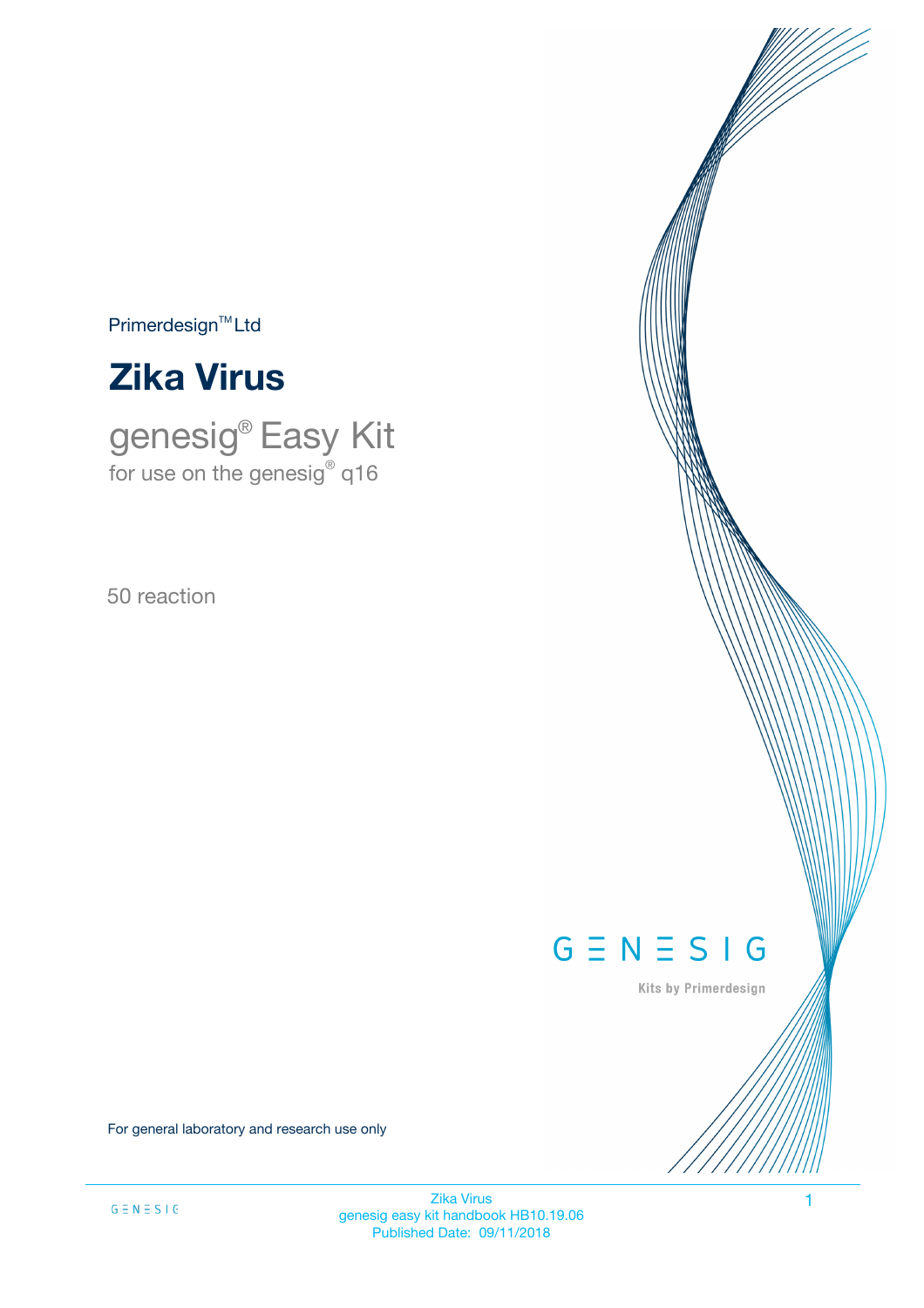# genesig® Easy: at a glance guide

#### **For each RNA test**

| Component                | <b>Volume</b>  | Lab-in-a-box pipette |  |
|--------------------------|----------------|----------------------|--|
| ZIKV primer/probe mix    | 5 <sub>µ</sub> |                      |  |
| Your RNA sample          | 5 <sub>µ</sub> |                      |  |
| oasig OneStep Master Mix | 10 µl          |                      |  |

#### **For each positive control**

| Component                 | Volume         | Lab-in-a-box pipette |  |
|---------------------------|----------------|----------------------|--|
| ZIKV primer/probe mix     | 5 <sub>µ</sub> |                      |  |
| Positive control template | 5 <sub>µ</sub> |                      |  |
| oasig OneStep Master Mix  | 10 µl          |                      |  |

#### **For each negative control**

| Component                | Volume         | Lab-in-a-box pipette |   |
|--------------------------|----------------|----------------------|---|
| ZIKV primer/probe mix    | 5 <sub>µ</sub> |                      |   |
| Water                    | 5 <sub>µ</sub> |                      | - |
| oasig OneStep Master Mix | 10 µl          |                      |   |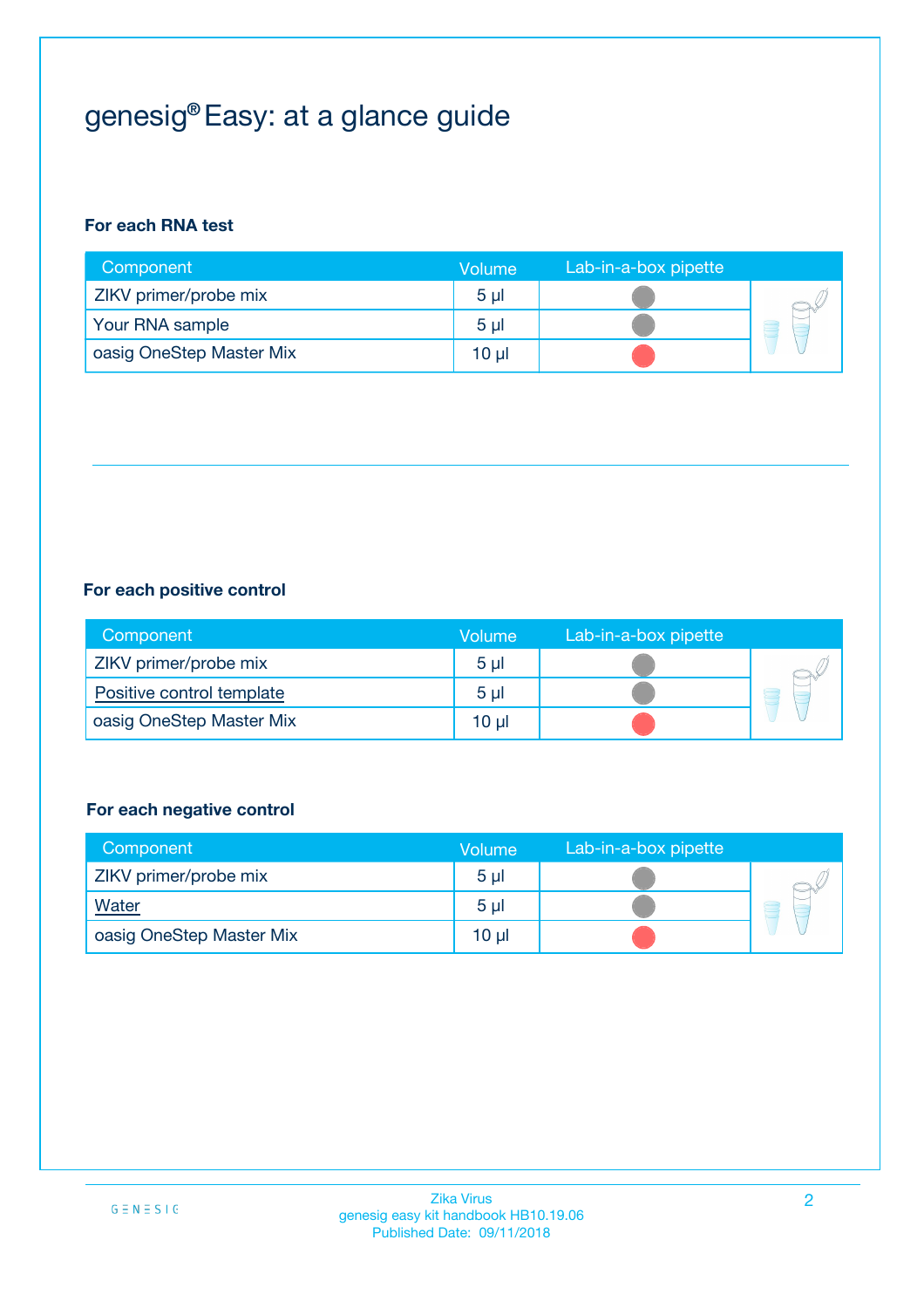## Kit Contents



## Reagents and equipment to be supplied by the user

#### **genesig® q16 instrument**

#### **genesig® Easy Extraction Kit**

This kit is designed to work well with all processes that yield high quality RNA and DNA but the genesig Easy extraction method is recommended for ease of use.

#### **genesig® Lab-In-A-Box**

The genesig Lab-In-A-Box contains all of the pipettes, tips and racks that you will need to use a genesig Easy kit. Alternatively if you already have these components and equipment these can be used instead.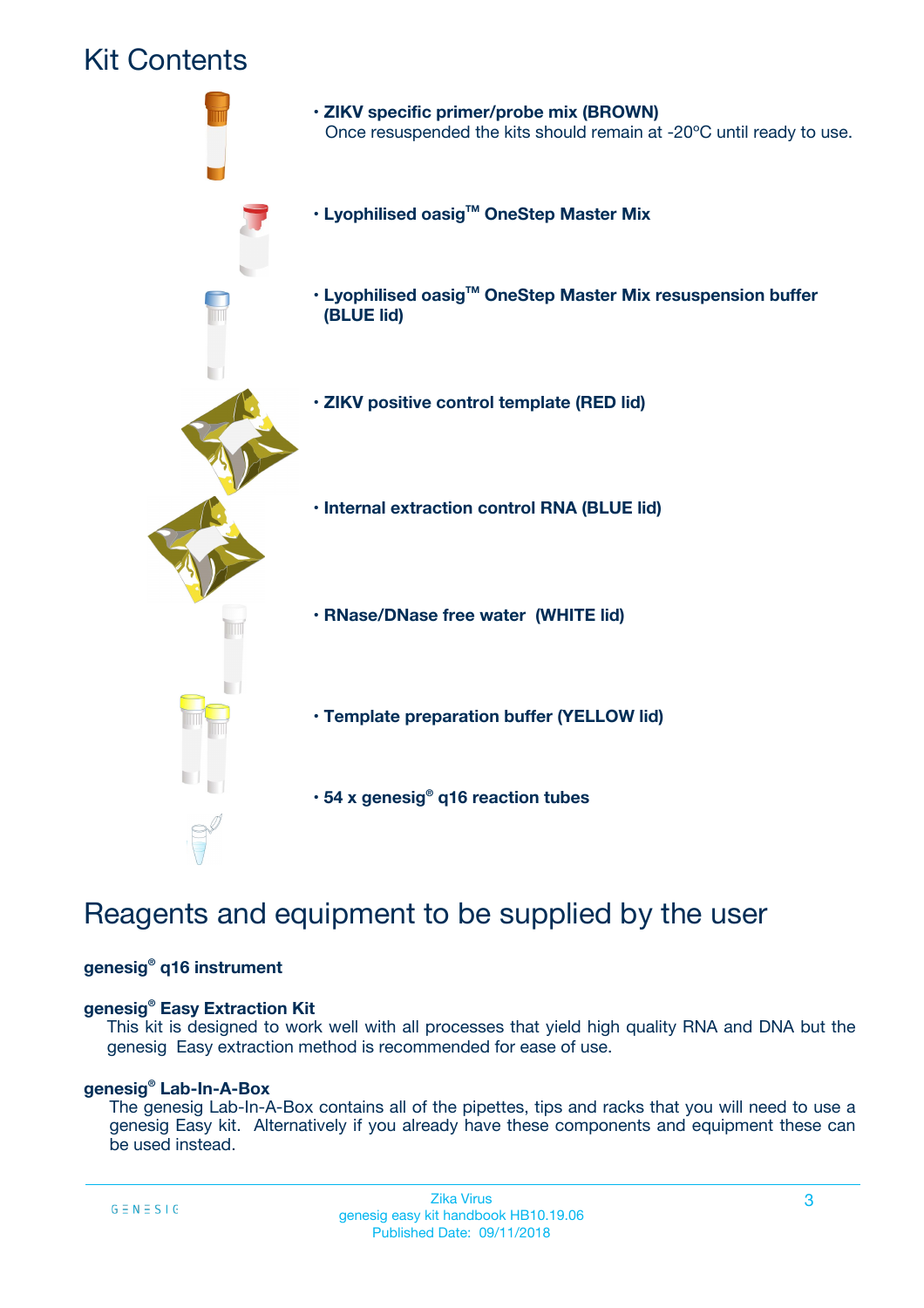## Step-by-step guide

### 1. Resuspend the test components



Use the blue pipette to transfer 500µ**l\*** of the oasig OneStep Master Mix resuspension buffer into the tube of lyophilised oasig OneStep Master Mix and mix well by gently swirling.

**\***Transfering 525µl of the oasig OneStep Master Mix resuspension buffer to your oasig OneStep Master Mix (instead of the 500µl recommended above) will enable you to take full advantage of the 50 reactions by accounting for volume losses during pipetting. In order to do so with the genesig Easy fixed volume pipettes use 1x blue, 2x red and 1x grey pipettes to make the total volume. Please be assured that this will not adversely affect the efficiency of the test.



Then use the blue pipette to transfer 500µl of water into the brown tube labelled ZIKV primers/probe. Cap and shake tube to mix. A thorough shake is essential to ensure that all components are resuspended. **Failure to mix well can produce poor kit performance.**

These components are now ready to use.

Store them in the freezer from hereon.

#### Top tip

- Ensure that the primer/probe mix is mixed thoroughly before each use by shaking.
- Once resuspended do not expose genesig Easy kit to temperatures above -20°C for longer than 30 minutes at a time.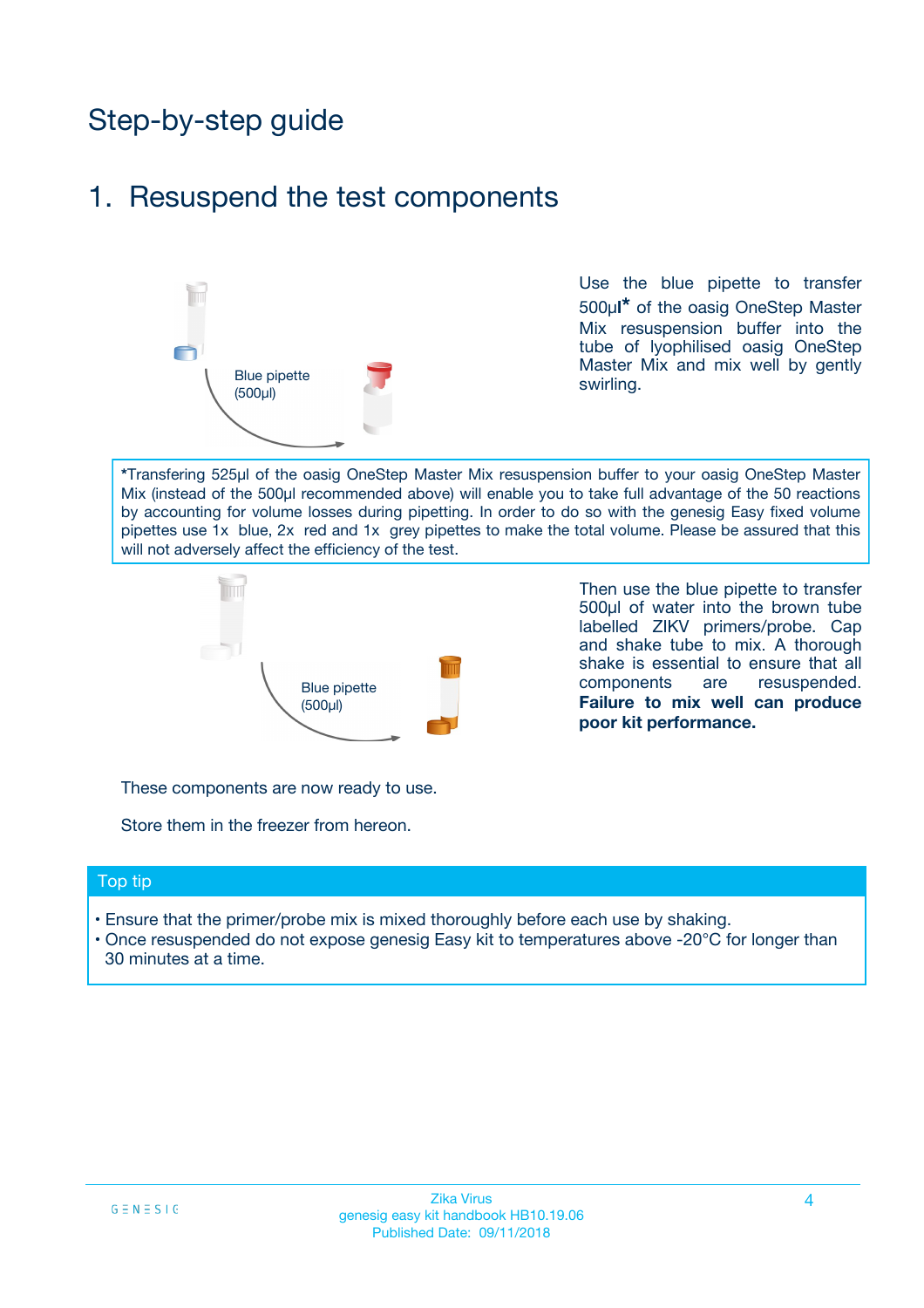## 2. Internal extraction control



Use the blue pipette to transfer 1000µl (2 x 500µl) of template preparation buffer into the Internal Extraction Control RNA tube. Cap and shake tube to mix.

Your kit contains Internal Extraction Control RNA. This is added to your biological sample at the beginning of the RNA extraction process. It is extracted along with the RNA from your target of interest. The q16 will detect the presence of this Internal Extraction Control RNA at the same time as your target. This is the ideal way to show that your RNA extraction process has been successful.

#### **If you are using an alternative extraction kit:**

Use the red pipette to transfer 10µl of Internal Extraction Control RNA to your sample **after** the lysis buffer has been added then follow the rest of the extraction protocol.

#### **If using samples that have already been extracted:**

Use the grey pipette to transfer 5µl of Internal Extraction Control RNA to your extracted sample.

### 3. Add primer/probe mix to all reaction tubes





For every reaction to be run, use the grey pipette to add 5µl of your ZIKV primers/probe mix to every tube.

#### Top tip

- Always pipette the primer/probe mix directly into the bottom of the tube.
- You can label the tube lids to aid your reaction setup but avoid labelling tube sides.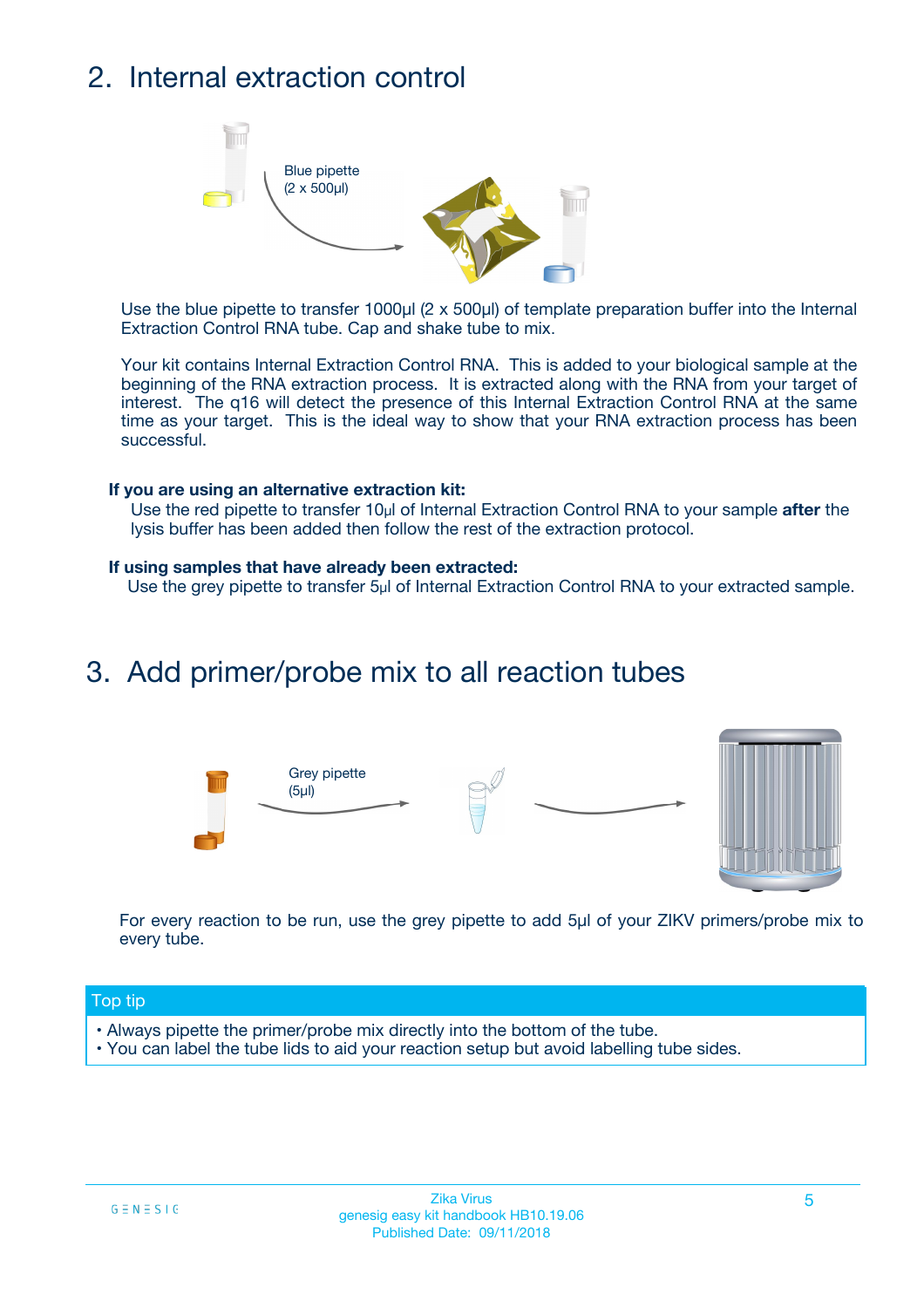# 4. Add Master Mix to all reaction tubes



For every reaction to be run, use the red pipette to add 10µl of the oasig OneStep Master Mix to the tubes containing primer/probe mix.

Move swiftly to begin your q16 run, as any delay after the oasig OneStep Master Mix has been added can effect the sensitivity of your test.

#### Top tip

**•** Always add the oasig OneStep Master Mix to the side of the tube to reduce the introduction of bubbles.

### 5. Negative control



For each test you will require a negative control. Instead of RNA water is used. This sample should typically prove negative thus proving that all of your positive samples really are positive.

To create a negative control reaction simply use the grey pipette to add 5µl of the water to the required reaction tubes. Close these tubes after adding the water.

Because some genesig kit targets are common in the environment you may occasionally see a "late" signal in the negative control. The q16 software will take this into account accordingly.

#### Top tip

**•** Always add the water to the side of the tube to reduce the introduction of bubbles.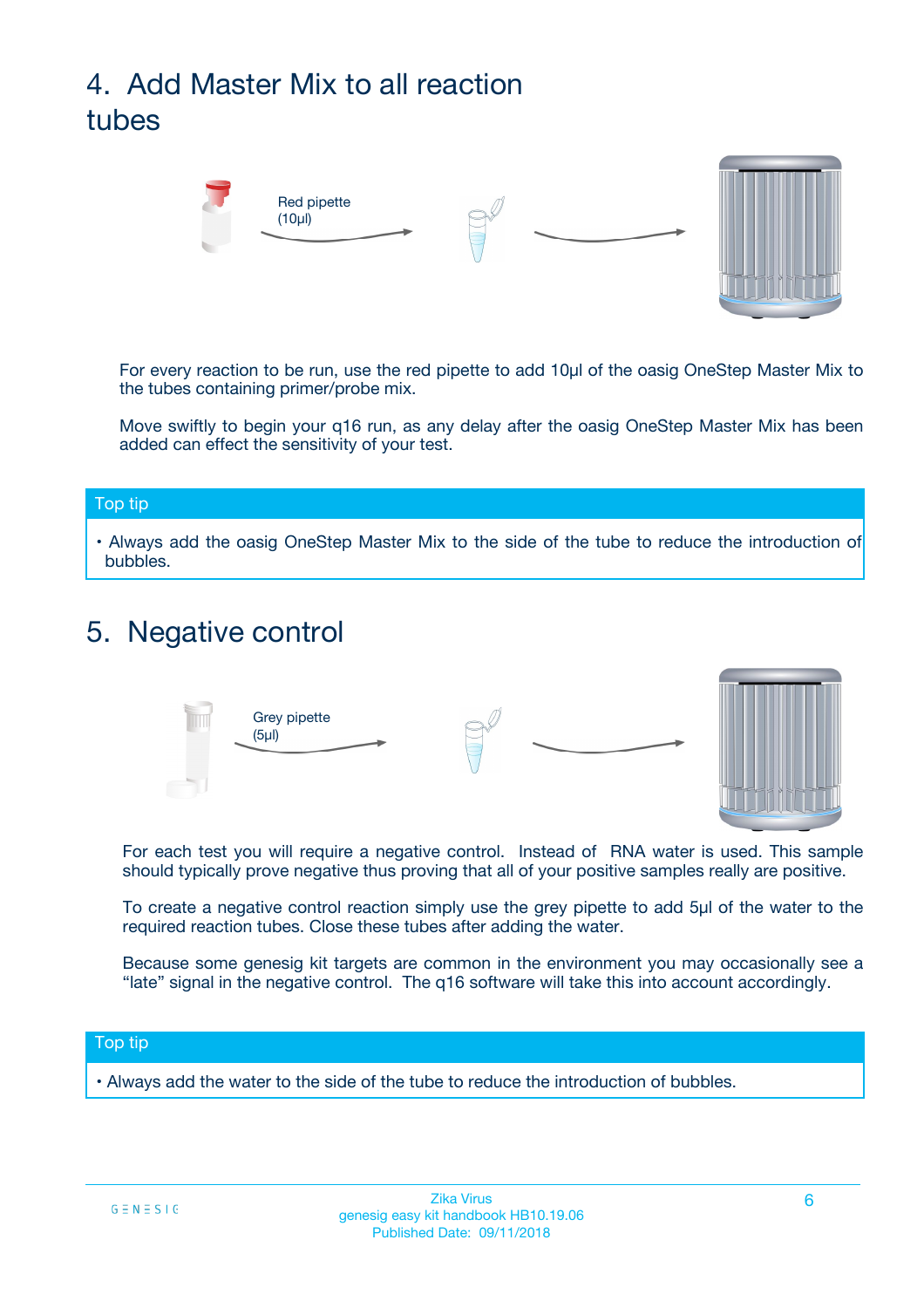## 6. Set up a test





For each sample you wish to analyse, use the grey pipette to add 5µl of your RNA sample to the required reaction tubes. Close these tubes after adding the sample. Always change pipette tips between samples.

#### Top tip

**•** Always add the RNA sample to the side of the tube to reduce the introduction of bubbles.

## 7. Positive control



Use the blue pipette to transfer 500µl of template preparation buffer into the positive control template tube. Cap and shake tube to mix.

Each time you run a test you will require a positive control. This is a small portion of RNA from your target of interest. It serves two purposes:

1. It will always test positive so it shows that everything is working as it should be.

2. The q16 software knows how much RNA is present in the positive control. So it can automatically compare your sample of interest with the positive control to calculate the amount of target RNA in your sample.

To create a positive control reaction simply use 5µl of the positive control instead of your RNA sample.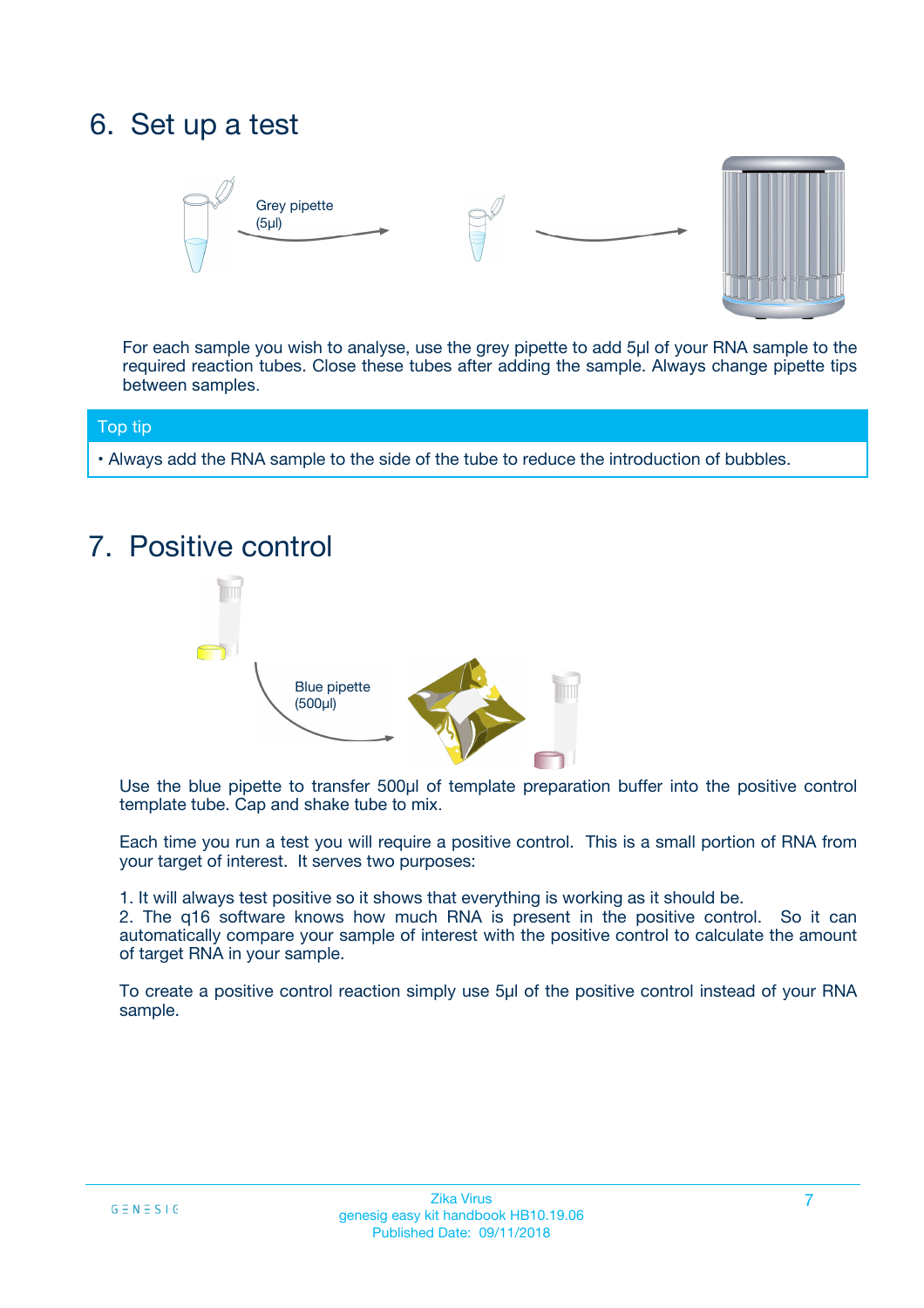



Take great care when setting up your positive control. The positive control template has the potential to give you a false positive signal in your other samples. Set positive controls up last after all other sample tubes are closed. Always change pipette tips between samples. You may even choose to set up positive controls in a separate room.

#### Top tip

**•** Always add the positive control template to the side of the tube to reduce the introduction of bubbles.

## 8. Running the test

Place the tubes into the correct positions in your q16 as defined by the software, this may include positioning of empty tubes to ensure that the q16 lid is balanced. The run can then be started.

|                      | genesig q16 PCR software - 1.2                                               |                                                | $= 0$<br>$\Sigma\!3$                                            |
|----------------------|------------------------------------------------------------------------------|------------------------------------------------|-----------------------------------------------------------------|
|                      | $\vert \cdot \vert$<br>Unsaved (New Experiment 2<br><b>Open Experiments:</b> | <b>E</b> Open<br>Save<br>Save As<br>$\Box$ New | <b>C</b> Close<br>$G \equiv N \equiv S \mid G$<br>Configuration |
| <b>Stages:</b>       | Setup<br><b>Results</b>                                                      |                                                |                                                                 |
| <b>Notes</b>         |                                                                              | <b>Samples</b>                                 | <b>Tests</b>                                                    |
|                      | <b>Name and Details</b>                                                      | Color<br>Note<br>Name                          | Name<br>Note<br>Color                                           |
|                      | New Experiment 2017-10-26 11:06                                              | على<br>Sample 1                                | $\ddot{\Phi}$<br>Test 1                                         |
|                      | Kit type: genesig® Easy Target Detection kit                                 | Sample 2                                       |                                                                 |
| Instrument Id.:      |                                                                              | Sample 3<br>$\equiv$                           | $\equiv$                                                        |
|                      | Run Completion Time:                                                         | Sample 4                                       |                                                                 |
| <b>Notes</b>         | $\blacktriangle$                                                             | Sample 5<br>♦                                  | 4                                                               |
|                      | $\overline{\mathbf{v}}$                                                      | ÷                                              | ⊕                                                               |
| <b>Well Contents</b> |                                                                              |                                                | Run                                                             |
| Pos.                 | Test                                                                         | Sample                                         | <b>Run Status</b>                                               |
| $\blacktriangleleft$ | Test 1                                                                       | $\blacktriangle$<br>Negative Control           |                                                                 |
| $\overline{2}$       | Test 1                                                                       | <b>Positive Control</b>                        |                                                                 |
| 3                    | Test 1                                                                       | Sample 1                                       | Show full log                                                   |
| $\overline{4}$       | Test 1                                                                       | Sample 2                                       |                                                                 |
| 5                    | Test 1                                                                       | Sample 3                                       | <b>Run Control</b>                                              |
| 6                    | Test 1                                                                       | Sample 4                                       |                                                                 |
| $\overline{7}$       | Test 1                                                                       | Sample 5                                       |                                                                 |
| 8                    |                                                                              |                                                | $\triangleright$ Start Run<br>Abort Run                         |
|                      | <b>INN FURTY TURE TO BUILDING UP.</b>                                        | $\pmb{\triangledown}$                          |                                                                 |

#### Top tip

- Before loading tubes into the q16, check for bubbles! Flick the bottom of the tubes to remove any bubbles that may have formed during the test setup.
- Apply centrifugal force with a sharp wrist action to ensure all solution is at the bottom of the reaction tube.
- When repeating a test you can use a previous file as a template by clicking 'open' then selecting File name > Files of Type > Experiment file as template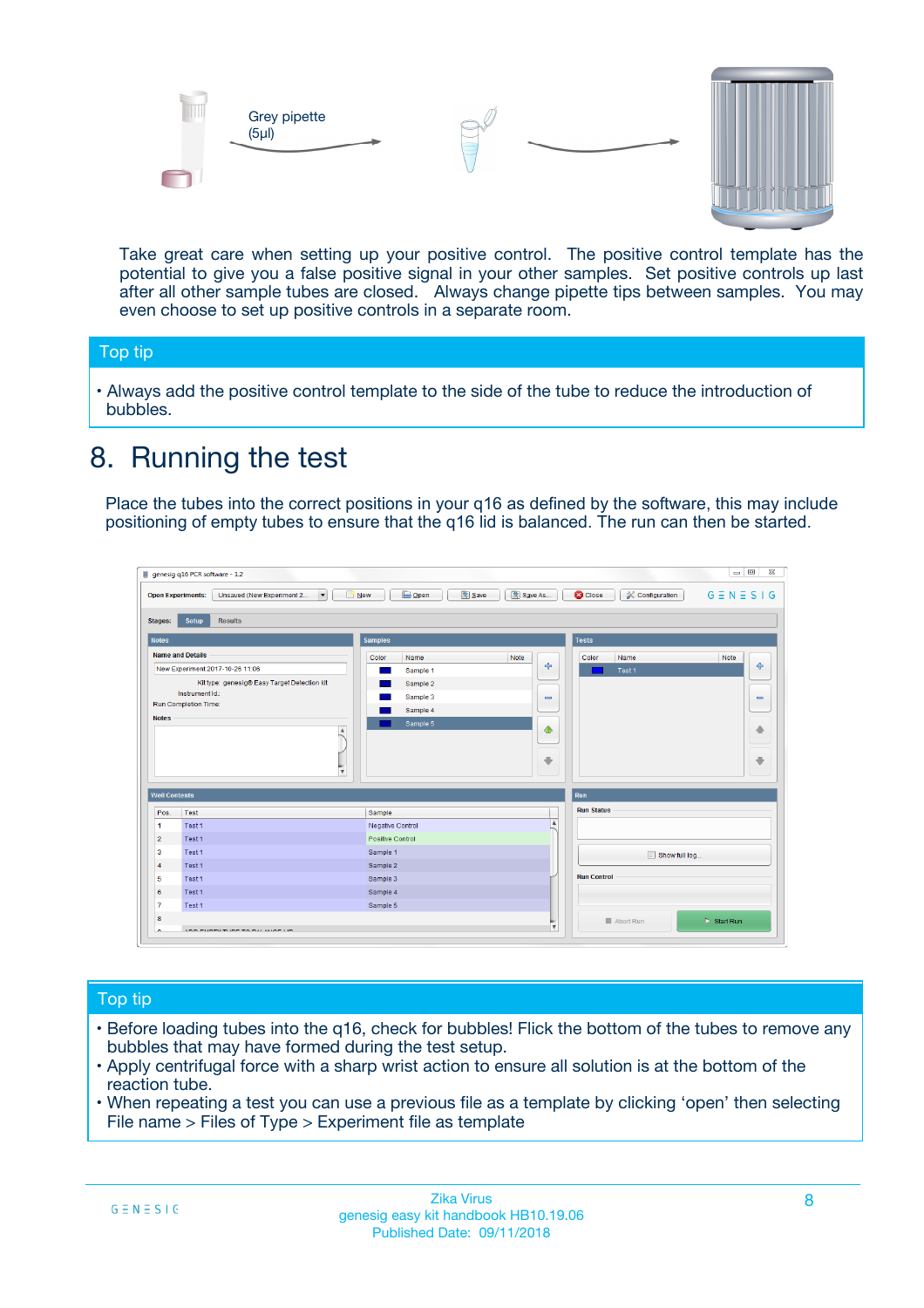### What do my results mean?

The quantitative copy number results produced by the genesig Easy ZIKV kit can be converted to International Units by multiplying copy numbers by 1.62. This conversion factor was developed using RNA/DNA extracted (where applicable) from the WHO International Standard for ZIKV.

Analysis of your data is carried out automatically by the genesig q16. The following information is designed to help you fully understand a result or to troubleshoot:

### "Positive"

#### **Explanation**

Your sample has produced a positive result. Your target of interest is present and you can use the reported quantity.

### "Negative"

#### **Explanation**

Your sample has produced a negative result. The target is not present in your sample.

### "Test contaminated"

#### **Explanation**

The Negative Control should be completely free of any DNA/RNA. If you see this error message it means that at some point during the setup, the Negative Control has been contaminated with DNA/RNA and has given a positive signal. This contamination has invalidated the test. The Positive Control and your test samples are both possible sources of contaminating DNA/RNA. The genesig q16 reaction tubes from previous runs will also contain very high amounts of DNA so it is important that these are carefully disposed of after the run is completed and NEVER OPENED. It may be the case that your kits have become contaminated which will lead to the same problem occurring repeatedly.

#### **Solutions**

1. Clean your working area using a commercial DNA remover solution to ensure the area is DNA free at the start of your run and re-run the test.

2. If the problem persists then the kit has become contaminated and it will have to be discarded and replaced with a new kit. When you open the new kit, run a simple test to show that changing the kit has solved the problem. Prepare a test which includes only the Positive Control, the Negative Control and one 'mock sample'. For the 'mock sample' add water instead of any sample RNA. The result for the Negative Control and the mock sample should be negative indicating that contamination is no longer present.

#### **Preventive action**

An ideal lab set-up has a 'Clean area' where the test reagents are prepared and a 'sample area' where DNA/RNA samples and the Positive Control template are handled. The best workflow involves setting up all the test components (excluding the positive control template) in the clean area and then moving the tests to the sample area for sample and Positive Control addition. If this method is followed then the kit components are always kept away from possible sources of contamination. For extra security the Negative Control can be completely prepared and sealed in the clean area. All work areas should be decontaminated regularly with DNA remover.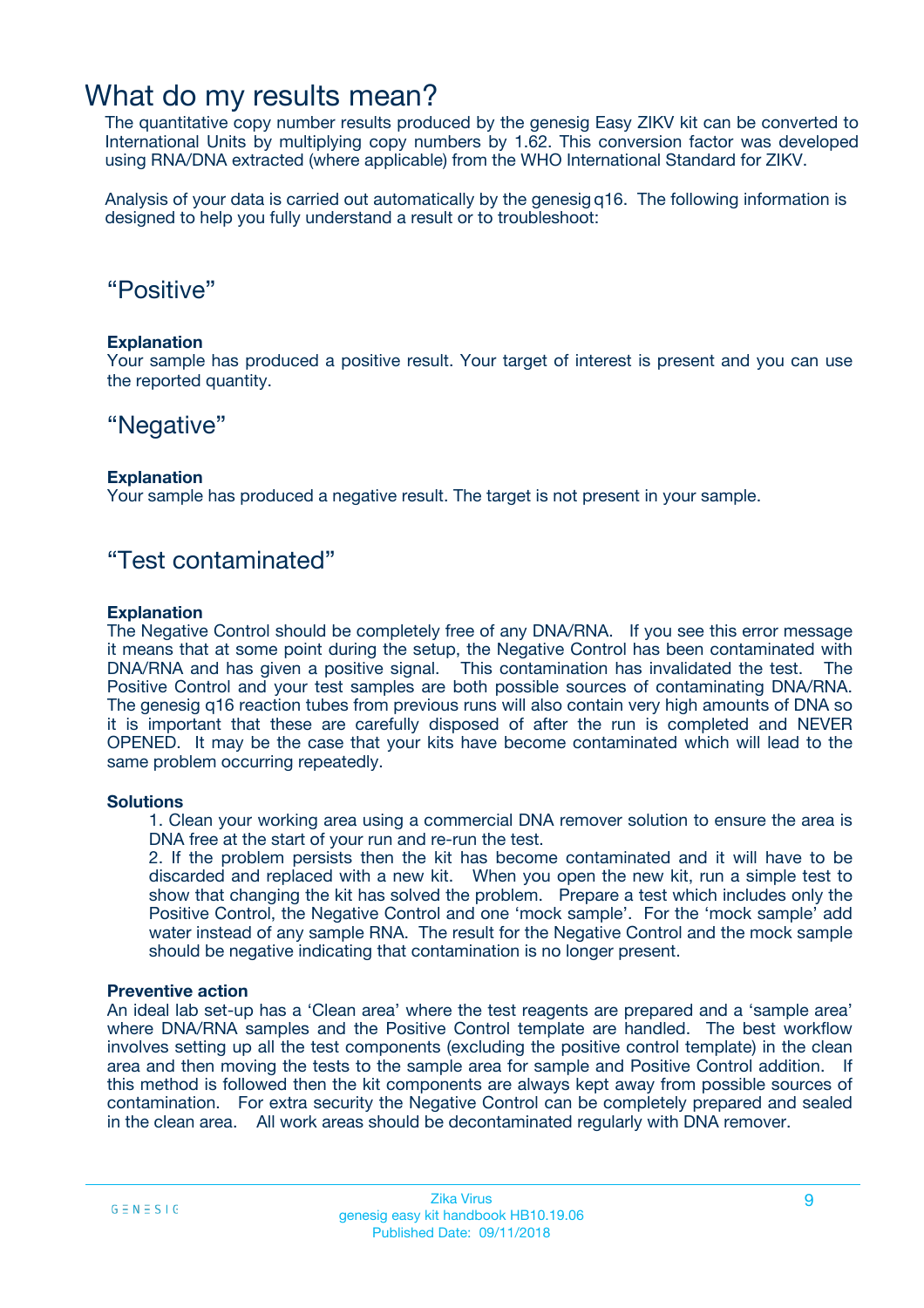### "Sample preparation failed"

#### **Explanation**

The test has failed because the quality of the sample was not high enough. The Internal Extraction Control component identifies whether the sample has been prepared correctly and is of suitable quality. This error message means that this quality control test has failed and the sample quality is not high enough for analysis.

#### **Solutions**

1. Check the sample preparation protocol for any user errors then repeat.

2. Poor quality samples can result from overloading the sample preparation protocol with too much starting material. Try reducing the amount of starting material then repeat.

3. Failing to add the Internal Extraction Control RNA to your sample during the sample preparation protocol can also lead to a reported result of "sample preparation failed". Ensure that this step has not been overlooked or forgotten. If your samples are derived from an archive store or from a process separate from your genesig Easy extraction kit; you must add 5µl of Internal Extraction Control RNA into each 0.5ml of your sample to make it suitable for use on the q16.

### "Positive result, poor quality sample"

#### **Explanation**

The test is positive so if you are only interested in obtaining a 'present or absent' answer for your sample then your result is reliable. However, the test contains an Internal Extraction Control component that identifies if the sample is of high quality. This quality control test has failed and the sample is not therefore of high enough quality to accurately calculate the exact copy number of RNA present. If you require quantitative information for your sample then proceed with the solutions below.

#### **Solutions**

1. For appropriate solutions, read the "Sample preparation failed" section of this handbook.

### "Test failed"

#### **Explanation**

The test has failed because the Positive Control has not worked. The Positive Control is present to show that all aspects of the test are working correctly together. When this control test fails, the test as a whole is invalidated. This finding indicates that a problem has occurred in the reaction set-up part of the experiment and has nothing to do with sample preparation.

#### **Solutions**

1. Check the entire workflow and test set-up to look for any user errors, then repeat the test e.g. have the right colour pipettes and solutions been used with the correct tubes?

2. Ensure the positive and negative controls are inserted into the correct wells of your q16.

3. A component of the test may have 'gone off' due to handing errors, incorrect storage or exceeding the shelf life. When you open a new kit, run a simple test to show that changing the kit has solved the problem. Prepare a test which includes only the Positive Control, the Negative Control and one 'mock sample'. For the 'mock sample' add internal control template instead of any sample RNA. If the Positive Control works, the mock sample will now be called as a negative result.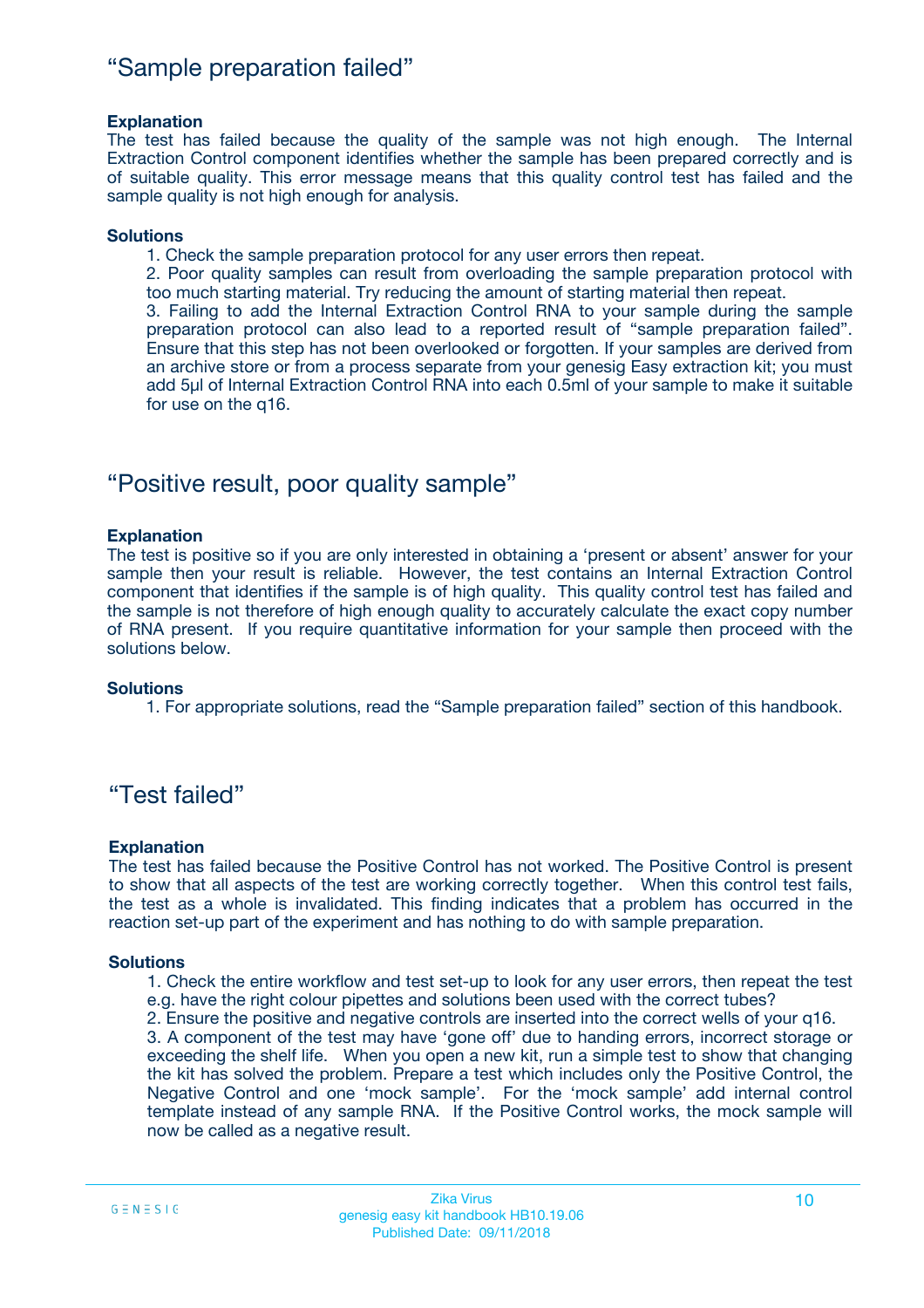### "Test failed and is contaminated"

#### **Explanation**

The Positive Control is indicating test failure, and the Negative Control is indicating test contamination. Please read the "Test Failed" and "Test contamination" sections of this technical support handbook for a further explanation.

#### **Solution**

1. For appropriate solutions, read both the "Test failed" and "Test contaminated" sections of this handbook.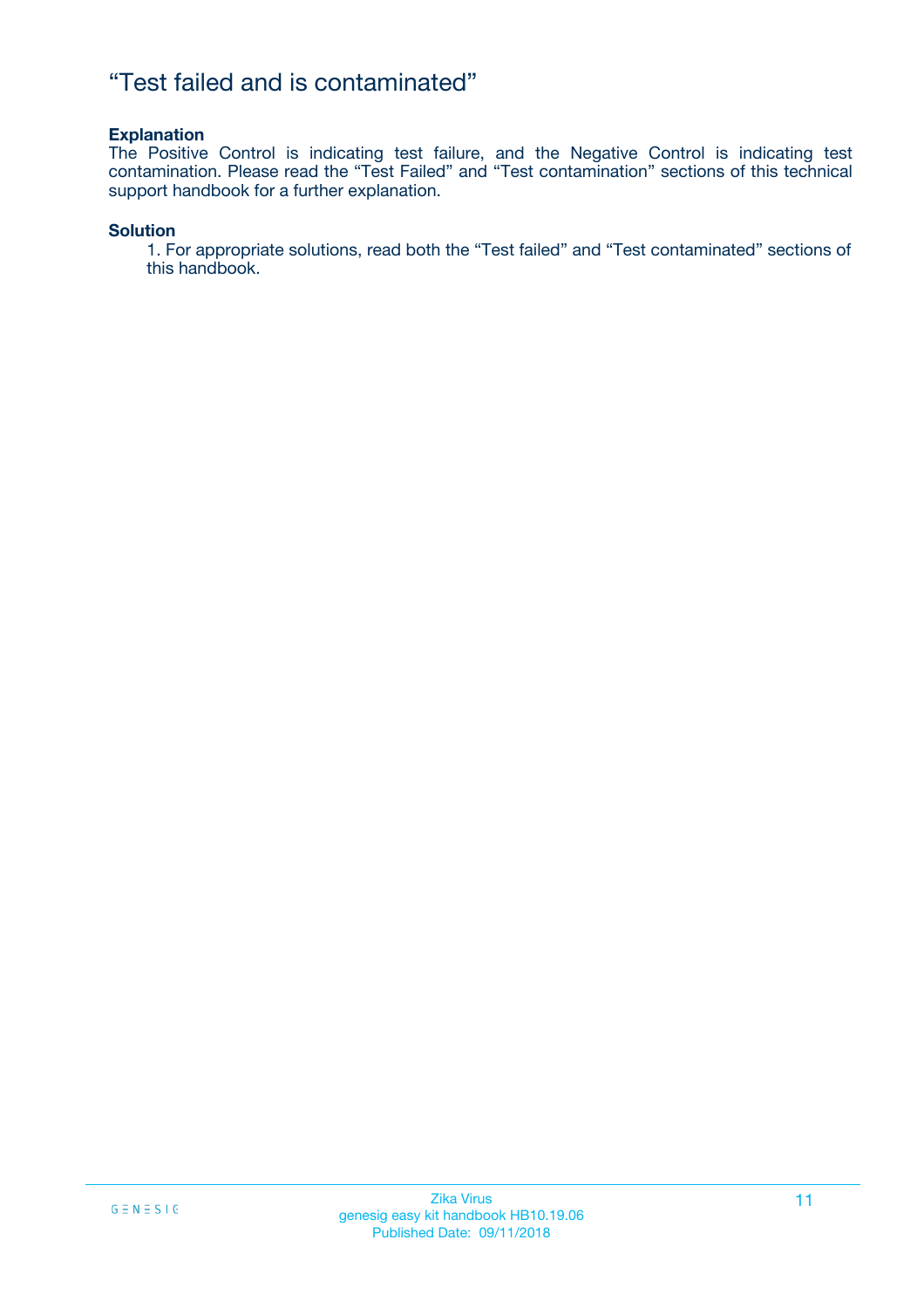## Zika Virus

Zika virus (ZIKV) is a member of the Flaviviridae virus family. In humans, it causes a disease known as Zika disease or Zika fever. It is related to dengue, yellow fever, West Nile and Japanese encephalitis, viruses that are also members of the virus family Flaviviridae. Along with these related viruses, ZIKV virus is enveloped and icosahedral with a non-segmented, singlestranded, positive sense RNA genome.

Zika virus is transmitted through the bites of infected Aedes species mosquitoes. Zika virus is considered an emerging infectious disease and has the potential to spread to new areas where the Aedes mosquito vector is present. In particular, the Aedes aegypti mosquito presents an increasing challenge, due to its ability to spread Zika, dengue and chikungunya across its expanding global footprint. The incubation period ranges between approximately three to 12 days after the bite of an infected mosquito.

A number of people infected do not develop any symptoms, but in those that do the disease is usually mild, with symptoms lasting between 2 and 7 days. The common symptoms include mild headaches, maculopapular rash, fever, malaise, conjunctivitis, and arthralgia. In 2015, ZIKV emerged in South America with widespread outbreaks reported in Brazil and Columbia. The rising number of Zika disease cases in Brazil may be linked with a spike in microcephaly cases, a birth defect resulting from incomplete brain development.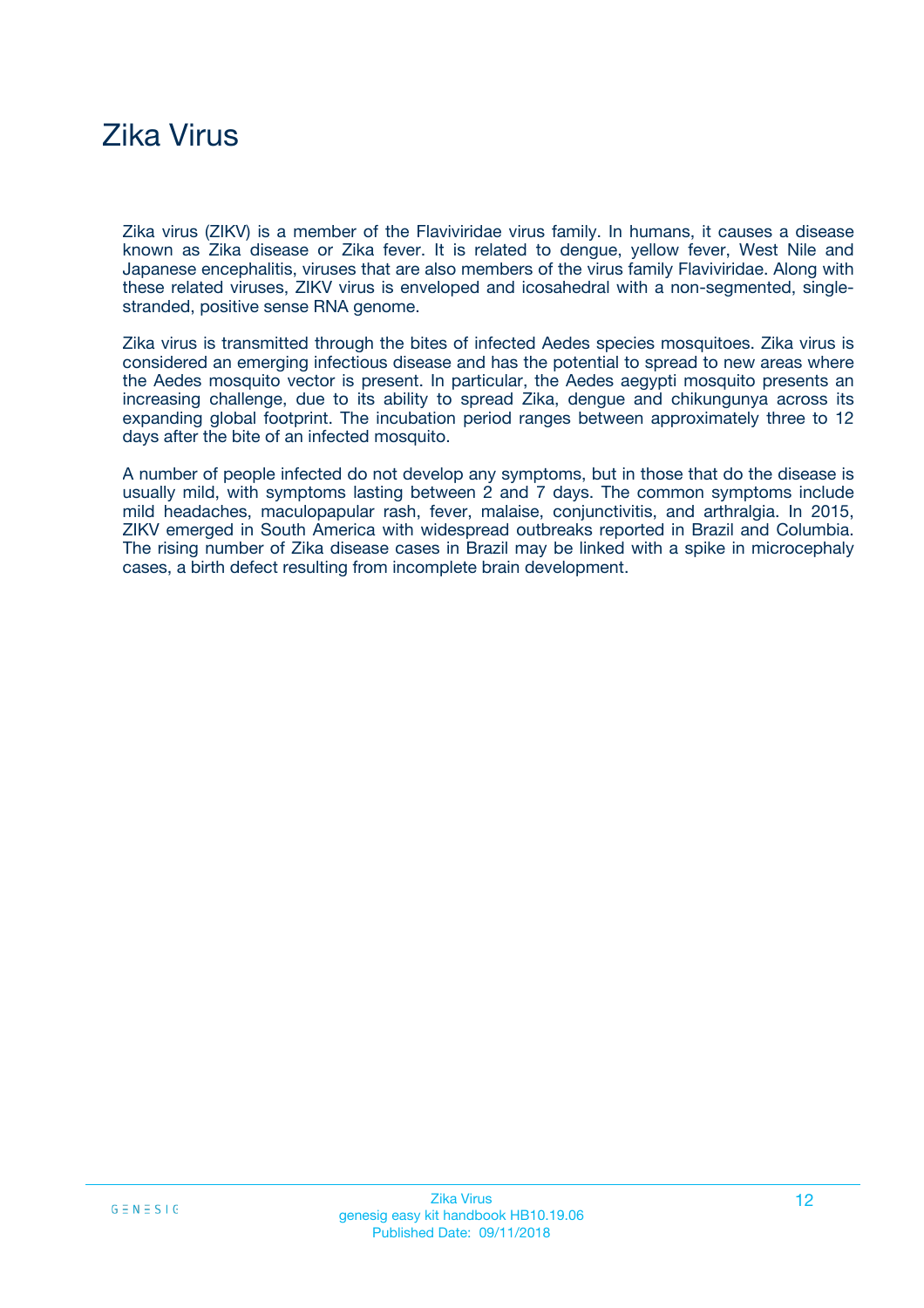## **Specificity**

The Primerdesign genesig Kit for Zika Virus (ZIKV) genomes is designed for the in vitro quantification of ZIKV genomes. The kit is designed to have a broad detection profile. Specifically, the primers represent 100% homology with over 95% of the NCBI database reference sequences available at the time of design.

The dynamics of genetic variation means that new sequence information may become available after the initial design. Primerdesign periodically reviews the detection profiles of our kits and when required releases new versions.

If you require further information, or have a specific question about the detection profile of this kit then please send an e.mail to enquiry@primerdesign.co.uk and our bioinformatics team will answer your question.